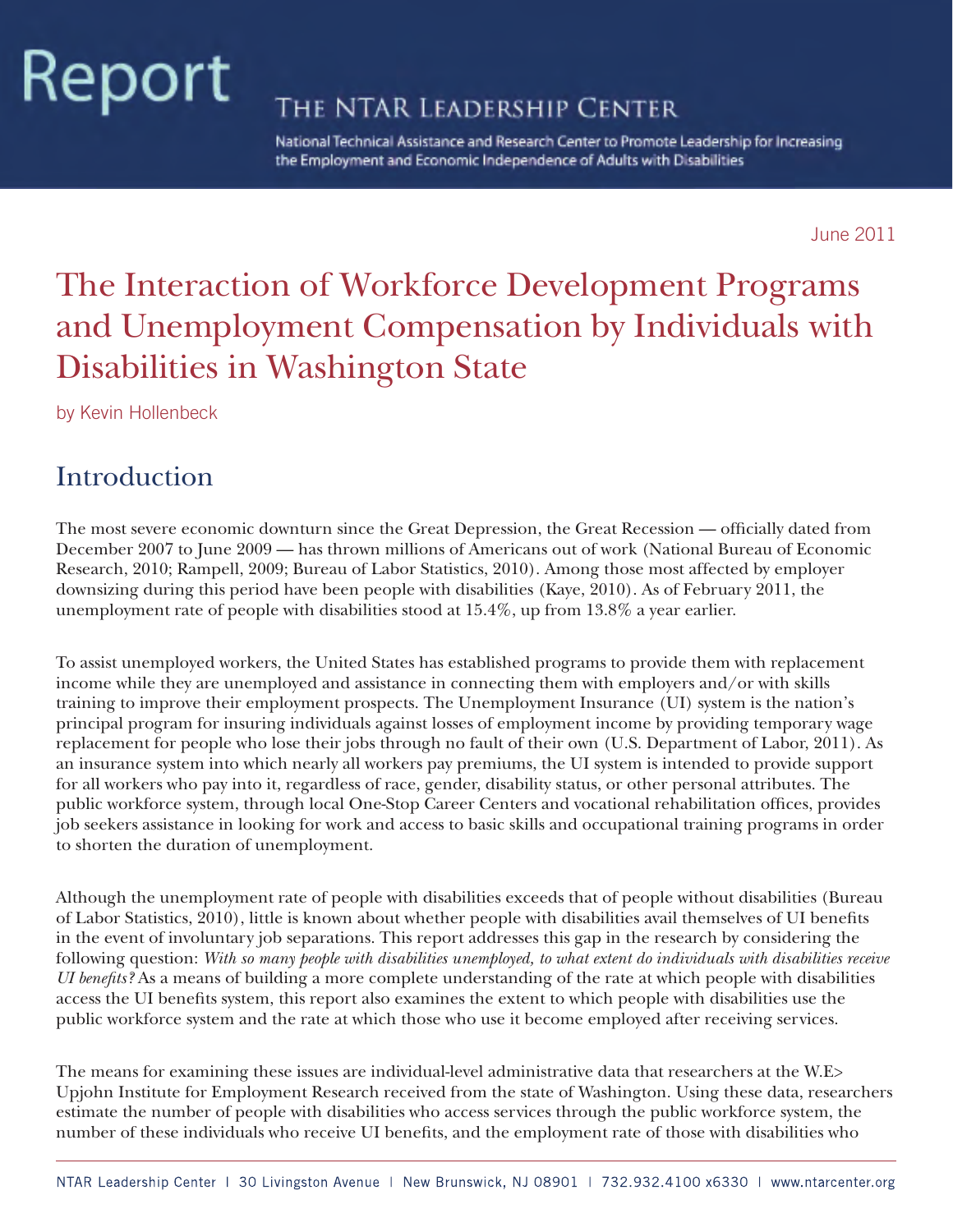access the public workforce system. To study trends over time, the researchers used data from two fundamentally different economic periods — the boom years of 2006 and 2007 and the down years of 2008, 2009, and 2010 to measure UI benefit receipt and employment rates.

This report begins with a brief description of the UI program, as well as the rules that govern eligibility in the state of Washington. Next is a description of the data, including data sources, data fields, and time periods for which the data were available. The next section is the heart of the report and presents the results from the data analysis. The final section discusses key findings and suggests areas for future research.

# The Washington State Unemployment Insurance System

The UI program is a social insurance program designed to partly replace the earnings lost from involuntary unemployment. The UI program is an insurance program in the sense that workers — and their employers pay premiums into it in the form of UI payroll taxes. In the event of involuntary job loss, workers who have paid their premiums receive "coverage" in the form of benefits to partly offset their lost earnings. The U.S. Treasury holds the premiums paid in escrow in the UI trust fund. The states set some eligibility requirements for who may receive benefits, establish weekly benefit amounts, and disburse payments from the trust fund to eligible beneficiaries.

To be eligible, a person must have lost her job through no fault of her own and must have worked for a "covered" employer; that is, an employer whose employees are covered by the UI system. Covered employers include virtually all employers. Primary exceptions include the federal government and religious organizations. In order to receive benefits, a person must also have worked enough in the past year to meet the state's threshold for employment or earnings experience. The state of Washington determines whether a person has worked enough to receive UI benefits based on the number of hours he has worked in the past year. Individuals who have worked 680 hours in the past year — and meet the other requirements identified above — are eligible to receive UI payments.

In Washington, the weekly benefit amount that an unemployed person receives is a function of the statutory earnings replacement rate (50%), the maximum weekly benefit amount (\$570), and the earnings base, which is the average of the two highest earning quarters in the past year.

# The Data

The Upjohn Institute is under contract with the state of Washington to conduct a net impact and cost-benefit analysis of 11 major programs in the state's workforce development system. For that work, the state has supplied Upjohn with three key datasets:

- 1. UI benefits data,
- 2. Data on individuals who exited from the state's workforce development programs, and
- 3. UI wage record data.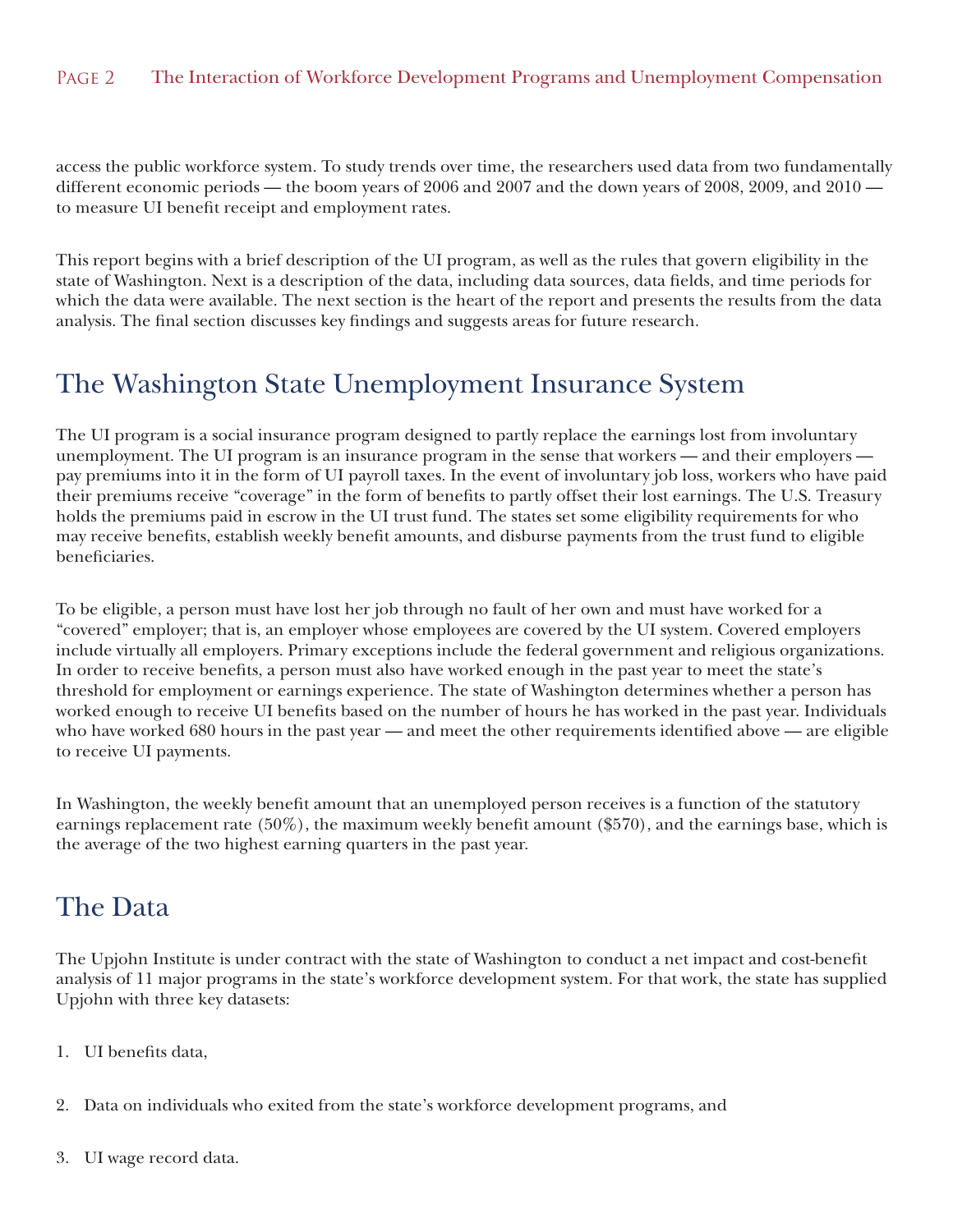Washington provided UI benefits data — weekly benefit amounts — for the period of January 2005 through June 2010. Since the UI benefits data do not contain an identifier for whether a person has a disability, in order to calculate UI benefit rates for people with disabilities, it is necessary to merge the UI benefits data with other sources of data that contain a disability field. As part of Upjohn's contract with Washington, the state has supplied administrative data on individuals who exited from workforce programs in fiscal year 2005-2006 and in fiscal year 2007-2008. Included in these program data are records of individuals served by the state Division of Vocational Rehabilitation and by the Department of Services for the Blind, 100% of whom have a disability. Also included in the data are records of individuals who participated in the Workforce Investment Act (WIA) programs — adult, dislocated worker, and youth. These data have a self-reported disability variable. It is important to note that because the UI benefits data lack a field for disability, it is not possible to estimate UI benefit receipt rates for all people with disabilities in the state, but only for the subset who receive services through the public workforce programs identified above. Researchers at Upjohn also used Washington's UI wage record data, which include the quarterly earnings information for everyone in Washington State who was employed between January 2005 and June 2010.

# Research Questions

In order to fully examine the issue of the frequency with which people with disabilities access the UI benefit system, researchers at Upjohn developed the following research questions.

- 1. What percent of people with disabilities who accessed the public workforce system received UI benefits?
- 2. What were the demographic characteristics of the people with disabilities who received UI benefits?
- 3. Did the percent of people with disabilities who received UI benefits vary across the different state agencies and the programs they offered?
- 4. Did the percent of people with disabilities who received UI benefits vary between the strong economy years and the Great Recession?
- 5. For the time period studied, how many times did people with disabilities go on UI benefits; that is, how many periods of UI benefit receipt did these individuals have?
- 6. What was the average duration of receipt of UI benefits for people with disabilities who accessed the public workforce system?
- 7. What was the employment rate of people with disabilities who accessed the public workforce system after they exited services?
- 8. Did employment rates vary across the two phases of the business cycle?
- 9. What was the average UI benefit amount that people with disabilities who accessed the public workforce system receive?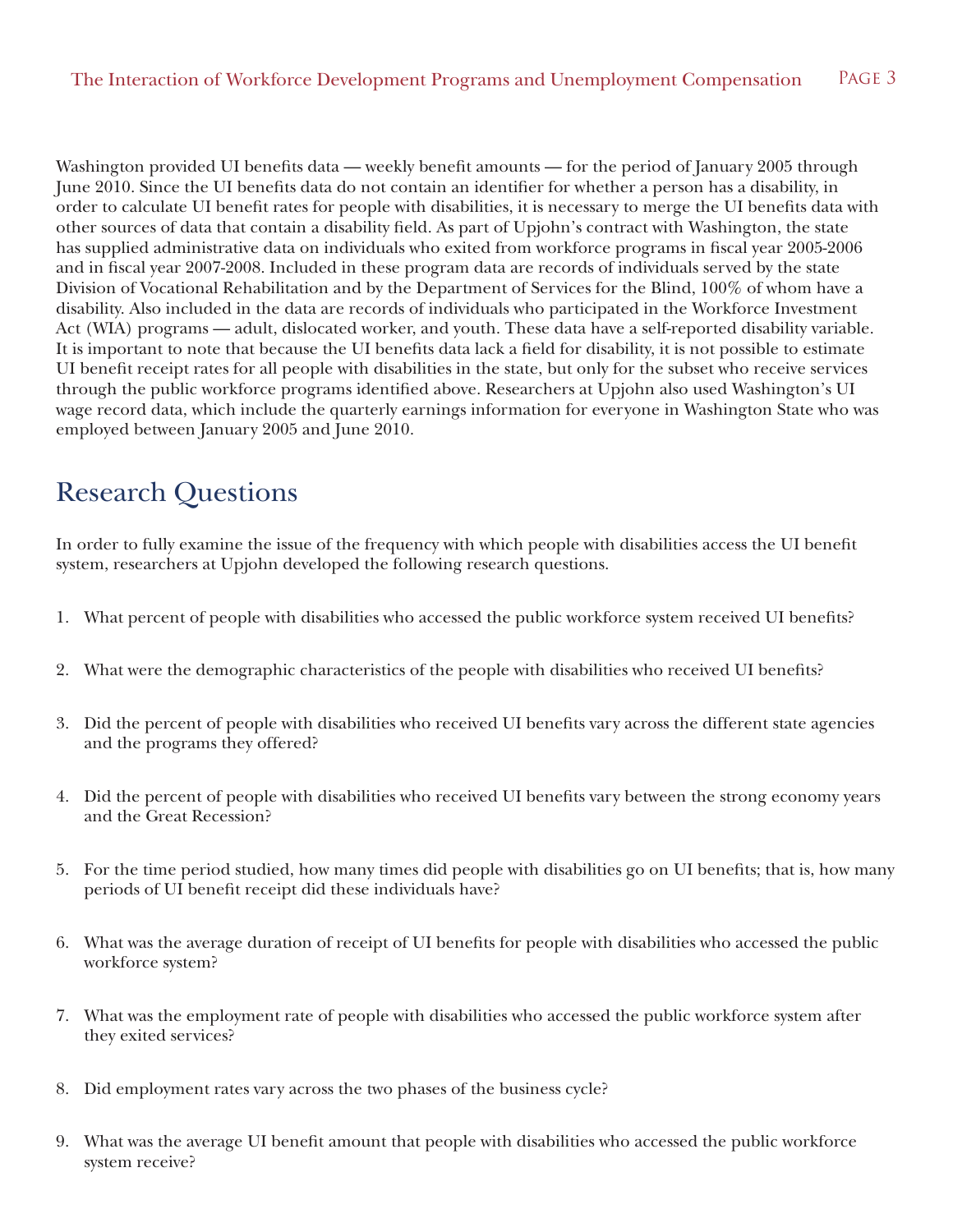- 10. What were the average quarterly earnings of people with disabilities who accessed the public workforce system?
- 11. What was the replacement rate of the UI benefit received among people with disabilities who accessed the public workforce system?

# Receipt of Services from the Public Workforce System by People with Disabilities

For WIA adults, the percentage of exiters (defined as any person who received a WIA service and was classified as exiting from the program) in 2005-2006 and in 2007-2008 who reported themselves to have a disability were 10.7% and 11.5% of the total of all exiters from WIA adult services, respectively. For dislocated workers who reported having a disability, these percentages were 4.7% and 5.9% in the respective time periods. For youth who reported having a disability, the percentages were 16.5% and 18.2%. Table 1 presents the sample sizes for this report.

It is important to note that these figures only reflect data for individuals who participated in the workforce development system. Upjohn researchers did not have access to the full universe of UI beneficiaries, so there is no information on individuals with disabilities who receive UI benefits, but never enrolled in any of the workforce development programs in the state. It is likely that there are other people with disabilities in the state who are receiving UI benefits but are not accessing services through the public workforce system. It is difficult to estimate how many people would be included in this group.

## Unemployment Insurance Benefit Recipiency

Upjohn researchers received from Washington State six years of UI benefit data for the individuals in the study. In particular, Upjohn received weekly benefit amounts between January 2005 through June 2010. First examined was the percentage of the sample that received benefits. Table 2 provides these data. (Unless otherwise noted all differences in proportions [percentages] discussed in the text of this section are statistically significant at 90%.)

|                                       | 2005-2006 | 2007-2008 |
|---------------------------------------|-----------|-----------|
| <b>WIA</b>                            |           |           |
| Adults                                | 424       | 328       |
| <b>Dislocated Workers</b>             | 209       | 172       |
| Youth                                 | 512       | 411       |
| Division of Vocational Rehabilitation | 4,277     | 3,563     |
| Department of Services for the Blind  | 255       | 264       |
| <b>Total</b>                          | 5,295     | 4,738     |

Table 1. Number of Exiters by Public Workforce Program who Reported having a Disability, Washington State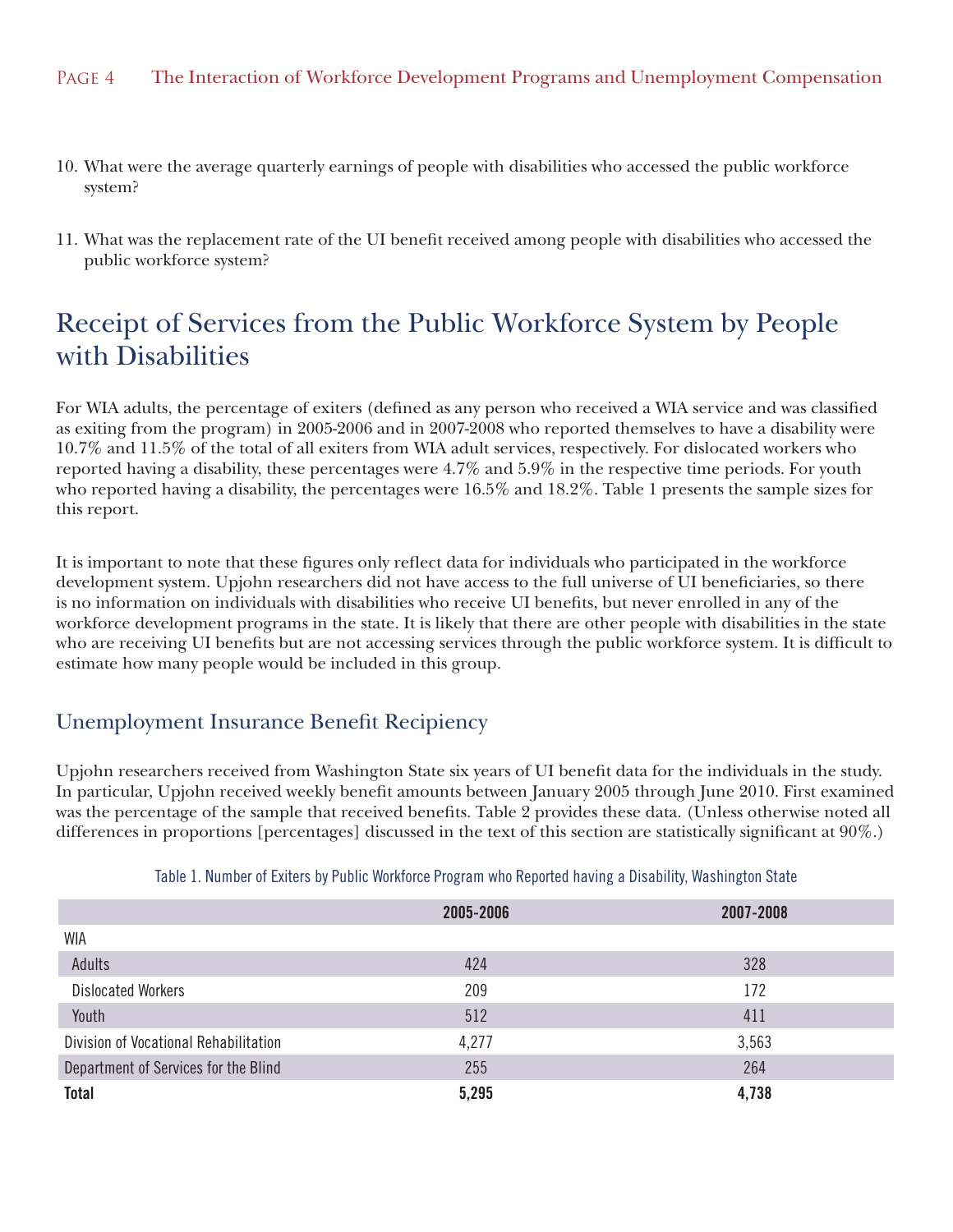|                                       |               | 2005-2006   | 2007-2008     |             |  |
|---------------------------------------|---------------|-------------|---------------|-------------|--|
|                                       | <b>Number</b> | % of Sample | <b>Number</b> | % of Sample |  |
| WIA                                   |               |             |               |             |  |
| Adults                                | 172           | 40.6%       | 126           | 38.4%       |  |
| <b>Dislocated Workers</b>             | 105           | 50.2%       | 138           | 80.2%       |  |
| Youth                                 | 82            | 16.0%       | 44            | 10.7%       |  |
| Division of Vocational Rehabilitation | 650           | 15.2%       | 722           | 20.3%       |  |
| Department of Services for the Blind  | 29            | 11.4%       | 37            | 14.0%       |  |

Table 2. Number and Percentage of Workforce Development Program Exiters with a Disability who Received UI Benefits, by Year of Program Exit and by Program

Two sets of patterns stand out as interesting: differences across programs and differences over time. First, Table 2 clearly shows that a substantial share of individuals with disabilities in the WIA adult and dislocated worker programs received UI benefits, but only one in five or less of the individuals who participated in the WIA youth program or received services from the Division of Vocational Rehabilitation (DVR) or Department of Services for the Blind (DSB) received UI benefits. There may be several reasons for these cross-program differences.

One explanation for these differences between WIA adult and dislocated worker program exiters with disabilities, on the one hand, and WIA youth program exiters with disabilities and exiters from DVR and DSB services, on the other, could derive simply from different rates of employment across the two groups. In order to receive UI benefits, a person has to have a significant enough employment history to qualify for benefits. It may be that WIA adult and dislocated worker program exiters with disabilities had stronger labor market attachment and hence were more likely to possess the work histories that qualified them to receive UI benefits versus WIA youth program exiters and exiters from services offered by DVR and DSB. To gauge labor market attachment and assess this explanation, Upjohn researchers calculated the percent of quarters between January 2005 and June 2010 in which individuals had non-zero earnings in the UI wage record data. Table 3 presents these percentages along with the UI benefit receipt rates from Table 2.

#### Table 3. UI Benefit Receipt and Employment of Workforce Development Program Exiters with a Disability who Received UI Benefits, by Year of Program Exit and by Program

|                                       |                | 2005-2006                                      |                | 2007-2008                                      |
|---------------------------------------|----------------|------------------------------------------------|----------------|------------------------------------------------|
|                                       | % Receiving UI | % of Quarters with<br><b>Non-Zero Earnings</b> | % Receiving UI | % of Quarters with<br><b>Non-Zero Earnings</b> |
| WIA                                   |                |                                                |                |                                                |
| Adults                                | 40.6%          | 55.3%                                          | 38.4%          | 45.9%                                          |
| <b>Dislocated Workers</b>             | 50.2%          | 59.4%                                          | 80.2%          | 63.3%                                          |
| Youth                                 | 16.0%          | 46.5%                                          | 10.7%          | 32.3%                                          |
| Division of Vocational Rehabilitation | 15.2%          | 40.0%                                          | 20.3%          | 44.1%                                          |
| Department of Services for the Blind  | 11.4%          | 40.3%                                          | 14.0%          | 41.2%                                          |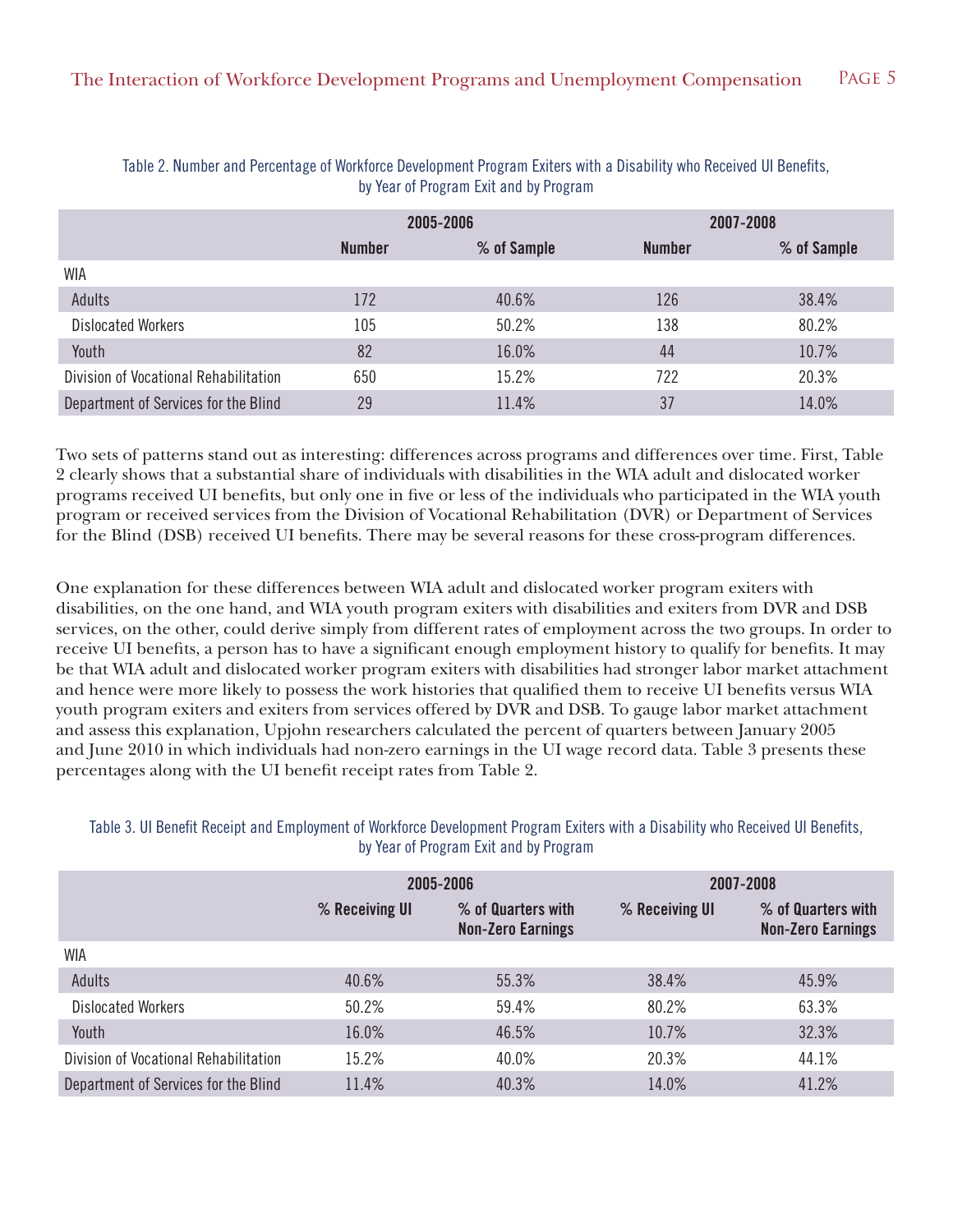Mirroring the UI benefit receipt rates, the exiters with the highest percentages of quarters of non-zero earnings were the WIA adult and WIA dislocated worker program exiters. On average, the WIA adult and WIA dislocated worker program exiters worked between 10% and 15% more of the quarters from January 2005 to June 2010 than the WIA youth exiters and exiters from DVR and DSB. This suggests that the stronger employment histories of the WIA adult and dislocated worker participants partly explained their greater rates of UI benefit receipt compared to WIA youth exiters and exiters from DVR and DSB.

The researchers also calculated the percent of program exiters who had non-zero earnings in at least one quarter out of the 22 quarters from January 2005 through June 2010. Table 4 shows these results, again next to the UI benefit rates from Table 2.

Again, WIA adult and dislocated worker program exiters had stronger labor market attachment than exiters from DVR and DSB services, with nearly 90% or more of the former having at least one quarter of non-zero earnings compared with between 67% and 85% for the latter. Once again, the individuals with the stronger labor market attachment were the individuals most likely to receive UI benefits. The one group that did not fit this pattern was the WIA youth exiters. Nearly 90% of WIA youth program exiters had positive earnings in at least one quarter, rates comparable to the other WIA exiters who had high rates of UI benefit receipt. The question is, if the WIA youth exiters, by this measure, had strong labor market attachment, why did they have such low rates of UI benefit receipt? The answer may be that although WIA youth exiters were employed, they had the lowest average quarterly earnings of any of the groups studied here. Youth exiters had earnings levels that were at least \$1,600 less per quarter than the exiters from any of the other groups. (Average earnings calculations are presented in Table 12.) The lower percentage of quarters in which WIA youth exiters were employed and their low earnings levels per quarter suggest that WIA youth exiters were less likely to work enough hours in a year to qualify for UI benefits, compared with the exiters of other WIA programs.

|                                       |                | 2005-2006                                                            | 2007-2008      |                                                                      |  |
|---------------------------------------|----------------|----------------------------------------------------------------------|----------------|----------------------------------------------------------------------|--|
|                                       | % Receiving UI | % with at Least One<br><b>Quarter of Non-Zero</b><br><b>Earnings</b> | % Receiving UI | % with at Least One<br><b>Quarter of Non-Zero</b><br><b>Earnings</b> |  |
| WIA                                   |                |                                                                      |                |                                                                      |  |
| Adults                                | 40.6%          | 89.9%                                                                | 38.4%          | 90.2%                                                                |  |
| <b>Dislocated Workers</b>             | 50.2%          | 88.5%                                                                | 80.2%          | 97.1%                                                                |  |
| Youth                                 | 16.0%          | 93.4%                                                                | 10.7%          | 89.5%                                                                |  |
| Division of Vocational Rehabilitation | 15.2%          | 72.5%                                                                | 20.3%          | 84.6%                                                                |  |
| Department of Services for the Blind  | 11.4%          | 67.1%                                                                | 14.0%          | 76.1%                                                                |  |

Table 4. UI Benefit Receipt and Quarters of Non-Zero Earnings of Workforce Development Program Exiters with a Disability who Received UI Benefits, by Year of Program Exit and by Program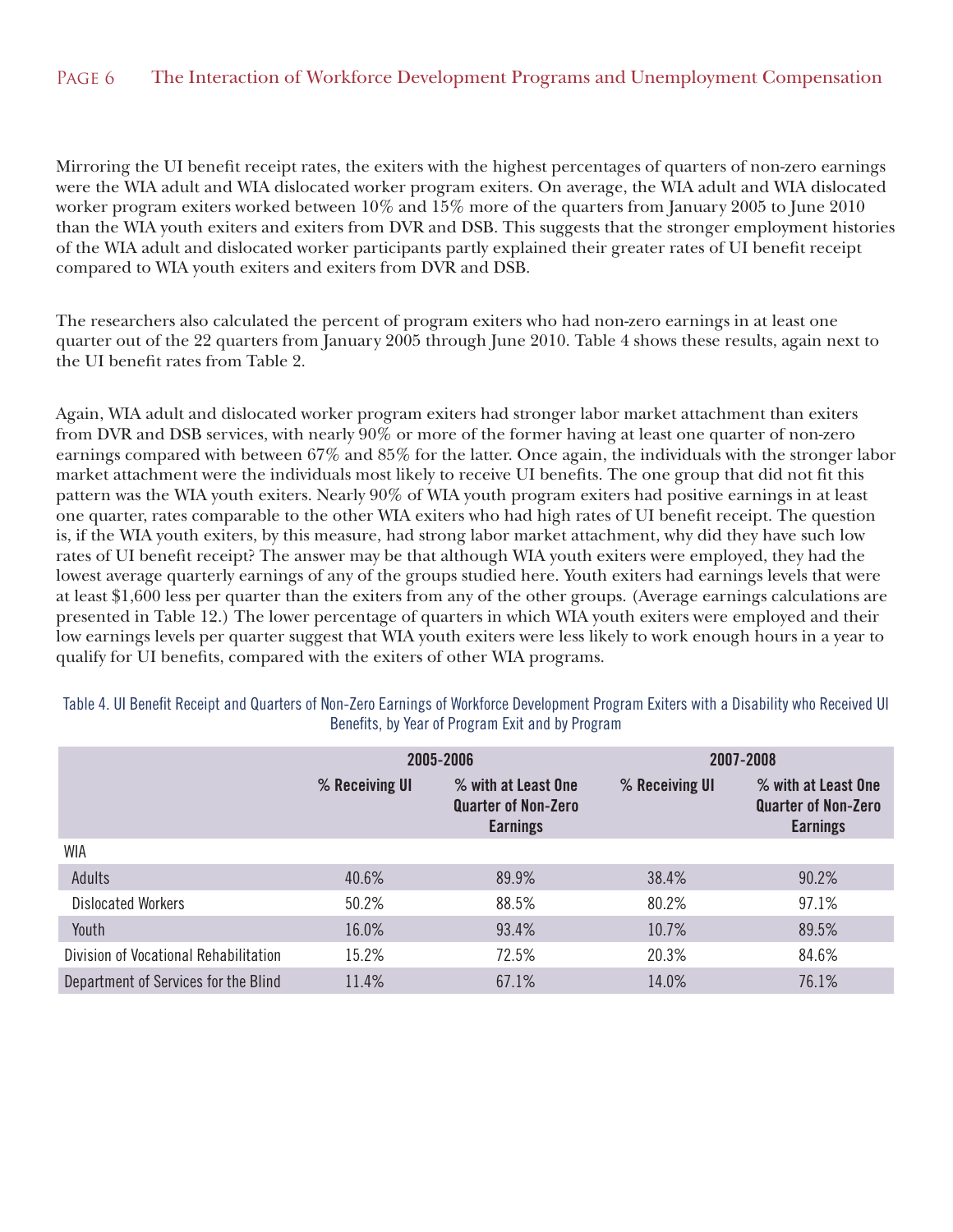There are some other additional possible reasons that may also partly explain the differences in UI benefit receipt rates between WIA exiters with disabilities and exiters from DVR and DSB services. First, WIA participants may have had higher rates of UI benefit recipiency partly because Washington state law requires that selected UI benefit recipients appear at One-Stop offices to document what they have done to find work and to receive services (Chase, 2007). This rule likely had the effect of reducing the number of people who received UI benefits, because some opted not to go to the One-Stop as requested (Chase, 2007). The law also, however, certainly increased the proportion of UI benefit recipients who received WIA services — and hence the proportion of WIA service recipients who received UI benefits — because the sample of individuals called in to the One-Stops includes not only individuals who had already received services but also people who otherwise would not have received WIA services. Second, it is possible that many people who received services through DVR and DSB received Social Security Disability Insurance (SSDI), and people who received SSDI were less likely to receive UI benefits. Third, it is possible that the people who received services through WIA had a stronger work history than the people who received services through DVR and DSB.

Turning now to a comparison of UI benefit receipt rates for the different WIA programs, dislocated worker program exiters had the highest rates of UI benefit recipiency, whereas youth program exiters had the lowest rates. As the data in Tables 3 and 4 indicate, the differences in UI benefit recipiency rates across the three WIA programs are likely functions of differences in work history — and hence eligibility to receive UI benefits across the individuals who accessed these three different programs. Youth had the lowest UI benefit recipiency rates because they had the least significant work histories and were therefore less likely to have worked the requisite 680 hours in the previous year to qualify for benefits. Dislocated workers, by definition, met the minimum work requirements and so qualified to receive benefits. Exiters of WIA adult programs fell somewhere in between.

There are also some differences in UI benefit recipiency rates within programs over time. Fifty percent of the 2005-2006 dislocated worker program exiters received UI benefits compared with 80% of the 2007-2008 dislocated worker exiters. In addition, whereas 15% of exiters from DVR services in 2005-2006 received UI benefits, 20% of the 2007-2008 exiters did. There are variations over time in the recipiency rates for exiters of the WIA adult and youth programs as well as from DSB services, but these differences are not statistically significant.

By definition, a dislocated worker has the work history to qualify for UI benefits. Therefore, assuming constant labor markets in the two time periods, the percentage of dislocated workers who collected UI benefits should be the same for 2005-2006 exiters as for 2007-2008 exiters. However, labor markets were very different in the July 2006 through June 2008 period compared with conditions in the July 2008 through June 2010 period. It is likely that many more dislocated workers who exited in 2007-2008 had difficulty finding employment in the two years after exiting services than did the 2005-2006 exiters. Consequently, a greater percentage of the 2007-2008 exiters applied to receive UI benefits. Fewer of the 2005-2006 exiters received UI benefits, because fewer of them needed those benefits as a result of having an easier time becoming reemployed following dislocation from their original job.

As for the DVR exiters, it is important to note that although many people are born with a disability, many people also acquire a disability during the course of their lives. It may be that some of the individuals who received services from DVR and DSB and exited in 2007-2008 acquired their disabilities sometime after the period for which the UI benefit data were used for analysis. Therefore, a greater proportion of the individuals who exited vocational rehabilitation services in 2005-2006 had a disability for more of the quarters for which the UI benefit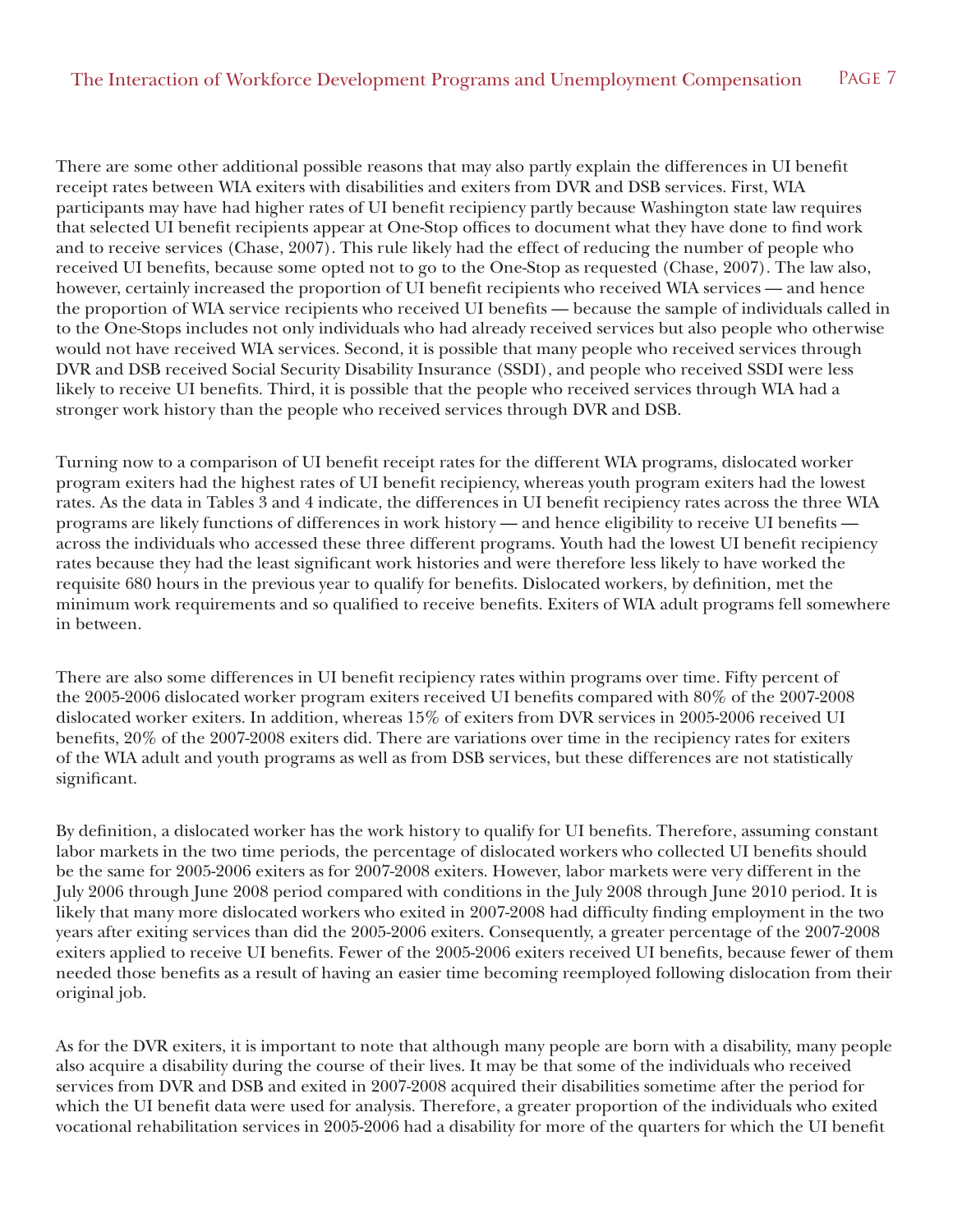data were available than individuals who exited vocational rehabilitation services in 2007-2008. As a result, they had more quarters of pre-disability employment than the 2005-2006 exiters, hence they were more likely to have the work history needed to qualify for UI benefits, resulting in the higher UI benefit receipt rates.

#### Demographic Characteristics of UI Benefit Recipients

Upjohn Institute researchers also disaggregated the data by demographic characteristics. Tables 5 and 6 display some of the demographic characteristics of the individuals under study. For each of the programs, Upjohn examined the distribution of UI recipients by sex, education level, and age. For virtually every program in both cohorts (with only one exception), the percentage of UI recipients who were female was lower than the percentage of male recipients. (The differences were statistically significant in both years for WIA youth and DVR exiters and were statistically significant in 2005-2006 for WIA adult and statistically significant for WIA dislocated workers for the 2007-2008 exiters.) One might hypothesize that this difference stems from lower levels of labor force attachment among women. Although it is true that for most of the programs and years noted, men had higher employment rates, the differences are not as large as the difference in rates of UI recipiency. (See Tables 7 and 8.) So part of the explanation might also come from patterns of employment, earnings levels, and circumstances of job separation that differ by sex.

|                             | <b>WIA</b>    |                           |              | <b>Division of Vocational</b><br><b>Rehabilitation</b> | <b>Department of</b><br><b>Services for</b><br>the Blind |
|-----------------------------|---------------|---------------------------|--------------|--------------------------------------------------------|----------------------------------------------------------|
|                             | <b>Adults</b> | <b>Dislocated Workers</b> | <b>Youth</b> |                                                        |                                                          |
|                             | % w/UI        | $%$ w/UI                  | % w/UI       | % w/UI                                                 | % w/UI                                                   |
| 2005-2006 Cohort Total      | 40.6%         | 50.2%                     | 16.0%        | 15.2%                                                  | 11.4%                                                    |
| <b>Sex</b>                  |               |                           |              |                                                        |                                                          |
| Female                      | 35.5%         | 48.5%                     | 10.0%        | 13.6%                                                  | 8.9%                                                     |
| Male                        | 46.4%         | 51.8%                     | 20.5%        | 16.5%                                                  | 13.6%                                                    |
| <b>Education</b>            |               |                           |              |                                                        |                                                          |
| < High School               | 33.3%         | $\star$                   | 15.3%        | 11.2%                                                  | ΝA                                                       |
| <b>High School Graduate</b> | 42.3%         | 43.7%                     | 17.3%        | 15.7%                                                  | <b>NA</b>                                                |
| > High School Graduate      | 40.5%         | 54.1%                     | $\star$      | 18.9%                                                  | <b>NA</b>                                                |
| Age                         |               |                           |              |                                                        |                                                          |
| < 21                        | 20.0%         | $\star$                   | <b>NA</b>    | 9.4%                                                   | 5.9%                                                     |
| 22 to 30                    | 37.7%         | 70.0%                     | <b>NA</b>    | 13.7%                                                  | 10.0%                                                    |
| 31 to 40                    | 47.6%         | 42.5%                     | <b>NA</b>    | 17.4%                                                  | 19.6%                                                    |
| 41 to 50                    | 41.7%         | 45.7%                     | <b>NA</b>    | 18.3%                                                  | 10.9%                                                    |
| $51+$                       | 40.7%         | 56.4%                     | <b>NA</b>    | 16.1%                                                  | 11.1%                                                    |

Table 5. Percentage of Workforce Development Program Exiters with Disabilities who Received UI Benefits, 2005-2006 Cohort, by Characteristics and Program

 $*$  Less than five observations;  $NA = data$  not available or not applicable.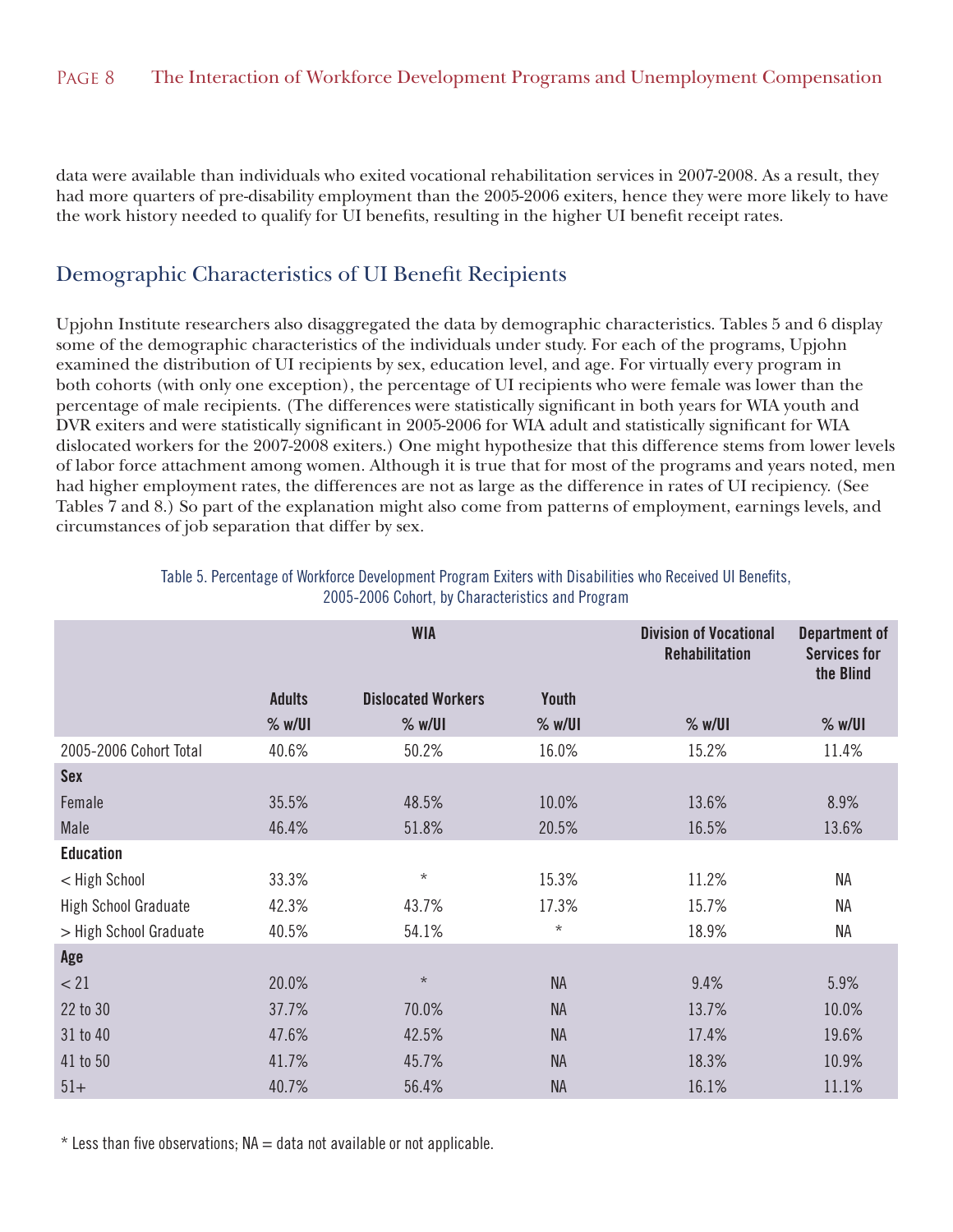|                             |               | <b>WIA</b>                |              | <b>Division of Vocational</b><br><b>Rehabilitation</b> | <b>Department of</b><br><b>Services for the</b><br><b>Blind</b> |
|-----------------------------|---------------|---------------------------|--------------|--------------------------------------------------------|-----------------------------------------------------------------|
|                             | <b>Adults</b> | <b>Dislocated Workers</b> | <b>Youth</b> |                                                        |                                                                 |
|                             | % w/UI        | % w/UI                    | % w/UI       | % w/UI                                                 | % w/UI                                                          |
| 2007-2008 Cohort Total      | 38.4%         | 80.2%                     | 10.7%        | 20.3%                                                  | 14.0%                                                           |
| <b>Sex</b>                  |               |                           |              |                                                        |                                                                 |
| Female                      | 37.4%         | 74.3%                     | 5.0%         | 17.1%                                                  | 14.8%                                                           |
| Male                        | 39.6%         | 84.3%                     | 14.3%        | 22.9%                                                  | 13.5%                                                           |
| <b>Education</b>            |               |                           |              |                                                        |                                                                 |
| < High School               | 21.6%         | 57.1%                     | 10.1%        | 13.7%                                                  | <b>NA</b>                                                       |
| <b>High School Graduate</b> | 34.3%         | 83.9%                     | 15.6%        | 23.1%                                                  | <b>NA</b>                                                       |
| > High School Graduate      | 45.6%         | 79.8%                     | $\star$      | 24.0%                                                  | <b>NA</b>                                                       |
| Age                         |               |                           |              |                                                        |                                                                 |
| < 21                        | 29.4%         | $\star$                   | <b>NA</b>    | 10.1%                                                  | 12.2%                                                           |
| 22 to 30                    | 46.7%         | 86.7%                     | <b>NA</b>    | 19.4%                                                  | 14.3%                                                           |
| 31 to 40                    | 32.4%         | 79.3%                     | <b>NA</b>    | 23.6%                                                  | 11.1%                                                           |
| 41 to 50                    | 40.4%         | 81.8%                     | <b>NA</b>    | 24.0%                                                  | 23.7%                                                           |
| $51+$                       | 38.4%         | 77.8%                     | <b>NA</b>    | 24.6%                                                  | 9.2%                                                            |

#### Table 6. Percentage of Workforce Development Program Exiters with Disabilities who Received UI Benefits, 2007-2008 Cohort, by Characteristics and Program

 $*$  Less than five observations;  $NA = data$  not available or not applicable.

In general, Tables 5 and 6 show that individuals whose highest level of education was less than a high school degree tended to have the lowest rates of unemployment compensation take-up. Individuals with education levels above high school tended to have higher rates of take-up than those with just a high school degree, although the differences across those two levels of education were smaller than the differences between those two levels and those individuals who did not complete high school. (For both years of exiters, the differences for WIA adult exiters and DVR exiters were statistically significant, while in 2007-2008, the differences were also significant for WIA dislocated worker program exiters.)

Among the age classes, individuals younger than 21 had, not surprisingly, very low rates of take-up of UI. In general, the individuals with disabilities who received some UI benefits tended to be prime age (31 or over), with some drop-off above the age of 50.

In the same way that Upjohn researchers compared the UI benefit recipiency rate of all public workforce system exiters to their labor market attachment, they made the same comparisons by demographic characteristics. Tables 7 and 8 display the percent of quarters between January 2005 and June 2010 in which individuals had non-zero earnings in the UI wage record data disaggregated by sex, education, and age.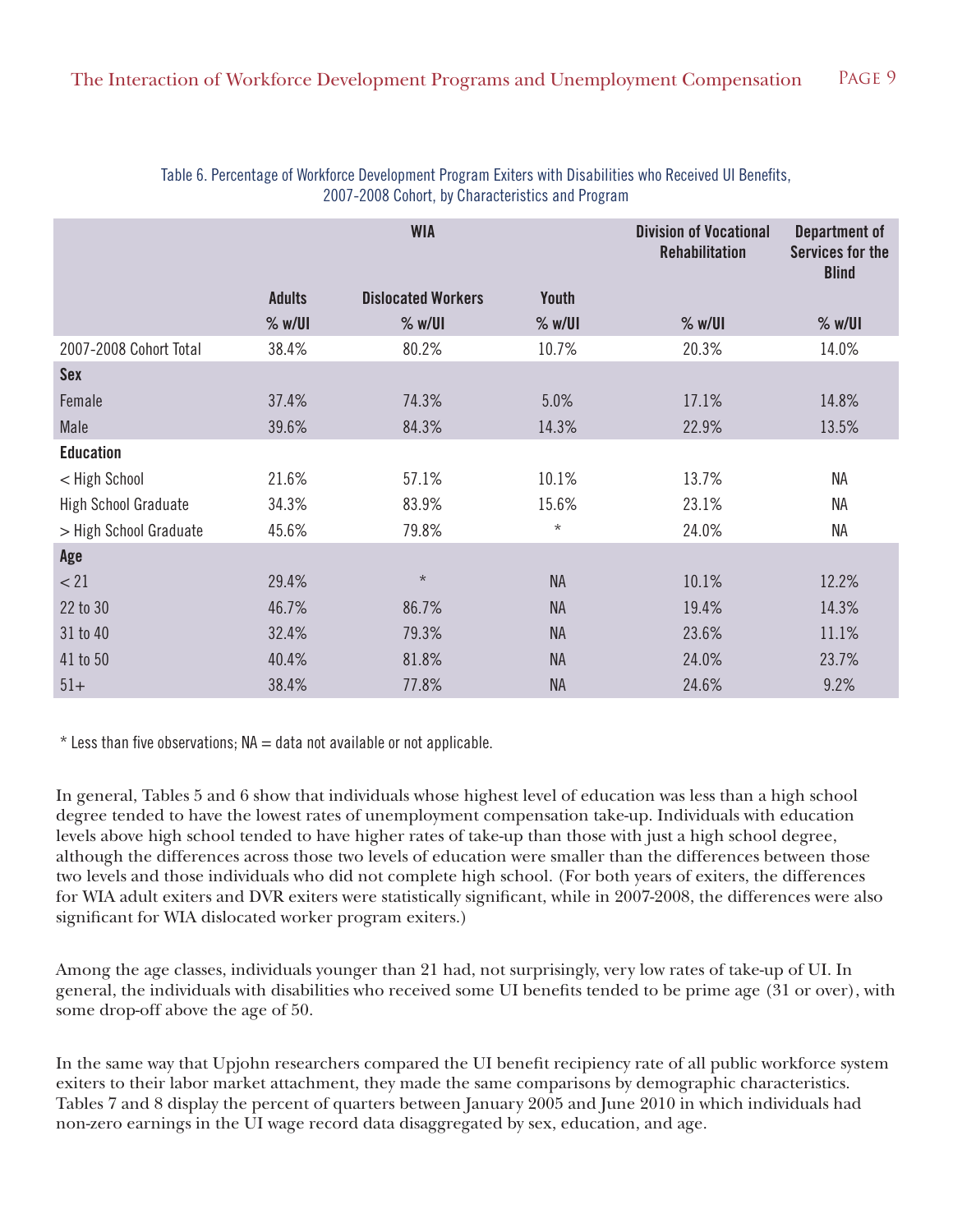|                             |               | <b>WIA</b>                |              | <b>Division of Vocational</b><br><b>Rehabilitation</b> | Department of<br><b>Services for the</b><br><b>Blind</b> |
|-----------------------------|---------------|---------------------------|--------------|--------------------------------------------------------|----------------------------------------------------------|
|                             | <b>Adults</b> | <b>Dislocated Workers</b> | <b>Youth</b> |                                                        |                                                          |
|                             | $%$ Empl.     | $%$ Empl.                 | $%$ Empl.    | $%$ Empl.                                              | $%$ Empl.                                                |
| 2005-2006 Cohort Total      | 55.3%         | 59.4%                     | 46.5%        | 40.0%                                                  | 40.3%                                                    |
| <b>Sex</b>                  |               |                           |              |                                                        |                                                          |
| Female                      | 51.7%         | 61.1%                     | 44.4%        | 38.2%                                                  | 40.0%                                                    |
| Male                        | 59.5%         | 57.8%                     | 48.1%        | 41.4%                                                  | 40.5%                                                    |
| <b>Education</b>            |               |                           |              |                                                        |                                                          |
| < High School               | 52.8%         | $\star$                   | 44.9%        | 42.0%                                                  | NA                                                       |
| <b>High School Graduate</b> | 57.8%         | 60.4%                     | 54.0%        | 39.8%                                                  | NA                                                       |
| > High School Graduate      | 54.0%         | 59.4%                     | $^\star$     | 38.1%                                                  | NA                                                       |
| Age                         |               |                           |              |                                                        |                                                          |
| < 21                        | 46.4%         | $\star$                   | <b>NA</b>    | 46.2%                                                  | 44.8%                                                    |
| 22 to 30                    | 55.6%         | 52.7%                     | <b>NA</b>    | 43.6%                                                  | 41.7%                                                    |
| 31 to 40                    | 60.3%         | 56.5%                     | <b>NA</b>    | 39.9%                                                  | 43.1%                                                    |
| 41 to 50                    | 58.6%         | 66.3%                     | <b>NA</b>    | 36.0%                                                  | 40.2%                                                    |
| $51+$                       | 49.2%         | 54.4%                     | <b>NA</b>    | 34.2%                                                  | 33.8%                                                    |

#### Table 7. Percentage Employment Rate of Disabled Workforce Development Program Exiters During Analysis Period, 2005-2006 Cohort, by Program

 $*$  Less than five observations;  $NA = data$  not available.

Table 7 shows that men were generally employed in a greater percent of quarters from January 2005 through June 2010 than women. As noted earlier, however, these differences were smaller than the differences in UI benefit recipiency rates between men and women, and for the WIA dislocated worker program, women had more quarters of employment than men. People with less than a high school education were less likely than people with more education to be attached to the labor market, though the difference was only statistically significant for 2007-2008 WIA dislocated worker exiters.

The patterns of employment were generally correlated with the patterns of uptake of UI, though the correlations were not perfect. For the 2007-2008 cohort of exiters, women had the same degree of labor market attachment as men. For both cohorts, individuals with less than a high school education averaged a lower percentage of quarters with non-zero earnings compared with exiters with more education. There were no strong patterns in either the WIA adult or dislocated worker programs or the DVR and DSB programs. Exiters from the WIA youth programs were employed in fewer quarters than the participants in other programs, suggesting that age and employment may be negatively correlated.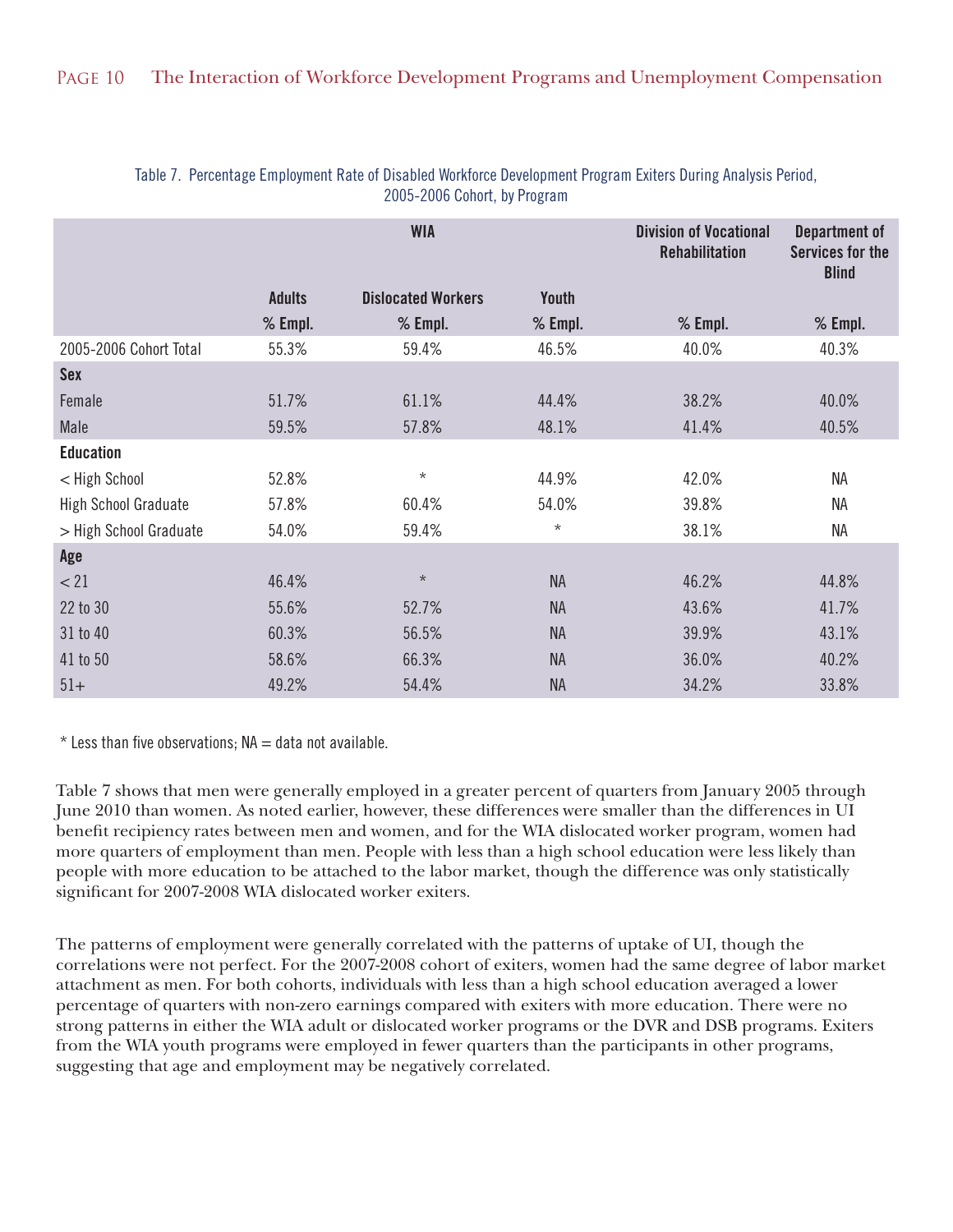|                             | <b>WIA</b>    |                           |              | <b>Division of Vocational</b><br><b>Rehabilitation</b> | Department of<br><b>Services for the</b><br><b>Blind</b> |
|-----------------------------|---------------|---------------------------|--------------|--------------------------------------------------------|----------------------------------------------------------|
|                             | <b>Adults</b> | <b>Dislocated Workers</b> | <b>Youth</b> |                                                        |                                                          |
|                             | $%$ Empl.     | $%$ Empl.                 | $%$ Empl.    | $%$ Empl.                                              | $%$ Empl.                                                |
| 2007-2008 Cohort Total      | 45.9%         | 63.3%                     | 32.3%        | 44.1%                                                  | 41.2%                                                    |
| <b>Sex</b>                  |               |                           |              |                                                        |                                                          |
| Female                      | 47.6%         | 62.9%                     | 31.2%        | 44.0%                                                  | 42.3%                                                    |
| Male                        | 43.9%         | 63.7%                     | 33.0%        | 44.2%                                                  | 40.4%                                                    |
| <b>Education</b>            |               |                           |              |                                                        |                                                          |
| < High School               | 41.4%         | 52.6%                     | 31.8%        | 44.4%                                                  | <b>NA</b>                                                |
| <b>High School Graduate</b> | 43.8%         | 66.8%                     | 37.1%        | 44.6%                                                  | <b>NA</b>                                                |
| > High School Graduate      | 48.6%         | 62.3%                     | $\star$      | 43.5%                                                  | <b>NA</b>                                                |
| Age                         |               |                           |              |                                                        |                                                          |
| < 21                        | 54.3%         | $\star$                   | <b>NA</b>    | 42.3%                                                  | 31.5%                                                    |
| 22 to 30                    | 54.1%         | 67.3%                     | <b>NA</b>    | 48.4%                                                  | 46.1%                                                    |
| 31 to 40                    | 47.8%         | 59.4%                     | <b>NA</b>    | 44.6%                                                  | 37.3%                                                    |
| 41 to 50                    | 42.4%         | 65.8%                     | <b>NA</b>    | 44.0%                                                  | 52.1%                                                    |
| $51+$                       | 42.8%         | 62.7%                     | <b>NA</b>    | 41.0%                                                  | 38.7%                                                    |

#### Table 8. Percentage Employment Rate of Disabled Workforce Development Program Exiters During Analysis Period, 2007-2008 Cohort, by Program

 $*$  Less than five observations;  $NA = data$  not available.

## Duration of UI Benefit Receipt

Upjohn researchers also examined the length of time for which workforce system exiters received UI benefits. Table 9 demonstrates that, in general, UI benefit receipt durations were relatively short — on the order of 12 weeks.

There were no statistically significant differences in UI benefit duration across programs.

For four of the five groups, the average duration of UI benefit receipt increased for the 2007-2008 cohort. The differences for each of the four years were not statistically significant, though nearly so. The average duration of UI benefit receipt was calculated based on duration of all periods of UI benefit receipt from January 2005 through June 2010. Most periods of UI benefit receipt occurred after individuals received services. Since most periods of UI benefit receipt studied in these data came after program services were received, for the later cohort, a larger percentage of that time was during the recession, necessitating longer stays on UI benefits.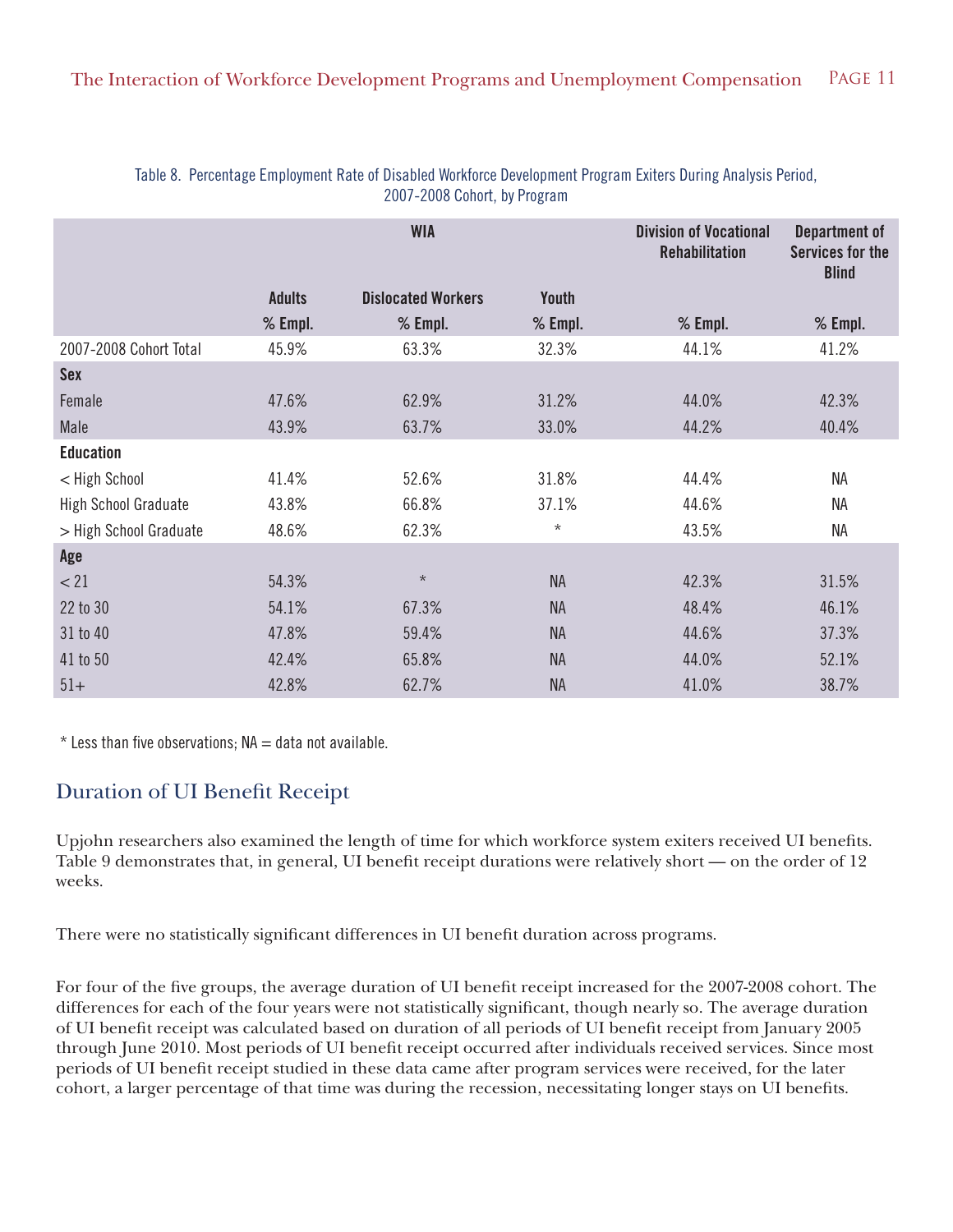|                                       |               | 2005-2006                          |               | 2007-2008                          |
|---------------------------------------|---------------|------------------------------------|---------------|------------------------------------|
|                                       | <b>Number</b> | <b>Average Duration</b><br>(weeks) | <b>Number</b> | <b>Average Duration</b><br>(weeks) |
| <b>WIA</b>                            |               |                                    |               |                                    |
| Adults                                | 172           | 11.6                               | 126           | 12.5                               |
| <b>Dislocated Workers</b>             | 105           | 11.9                               | 138           | 13.0                               |
| Youth                                 | 82            | 12.0                               | 44            | 11.0                               |
| Division of Vocational Rehabilitation | 650           | 12.1                               | 722           | 12.8                               |
| Department of Services for the Blind  | 29            | 11.6                               | 37            | 15.4                               |

Table 9. Duration of UI Benefits of Workforce Development Program Exiters with a Disability, by Year of Program Exit and Program

## Periods of UI Benefit Receipt

Over the six-year period for which Upjohn had UI benefit data, several individuals had multiple periods of receipt. Table 10 shows the frequency distribution of periods by program and cohort. Only 10% to 20% of WIA youth, DVR, and DSB program participants had any periods (as shown in Table 1 as well). Of those that did have periods, the majority had a single period. On the other hand, about 40% to 50% of WIA adult and dislocated Worker participants had at least one period and 10% to 25% had three or more periods. The 2007-2008 cohort of WIA dislocated worker program exiters with a disability had very high rates of multiple UI periods. As explained earlier, these individuals were more likely to have the work history to qualify to receive UI benefits. When the recession hit, these individuals had difficulty staying employed and so returned repeatedly to receive UI benefits.

## Employment Rates of People with Disabilities Exiting Public Workforce System Services

In order to get a sense of how well individuals with disabilities who received services from the public workforce system fared during the Great Recession, Upjohn researchers calculated employment rates for these individuals for the 2005-2006 exiters and for 2007-08 exiters.

The employment rate was calculated as the average percent of quarters out of the first eight quarters after individuals exited from their program in which they had non-zero earnings. In general, the analyses presented here are made complex by the fact that this report looks at two different cohorts of individuals who participated in Washington's workforce development system at different time periods, and thus encountered quite different labor markets after their training. The earnings data and the UI data cover exactly the same periods of time for both cohorts, but of course the individuals participated in programs at different times. This third measure attempts to examine differences in the employment experiences of the two cohorts by measuring the employment during the first two years after program exit.<sup>1</sup> The employment rates appear in Table 11.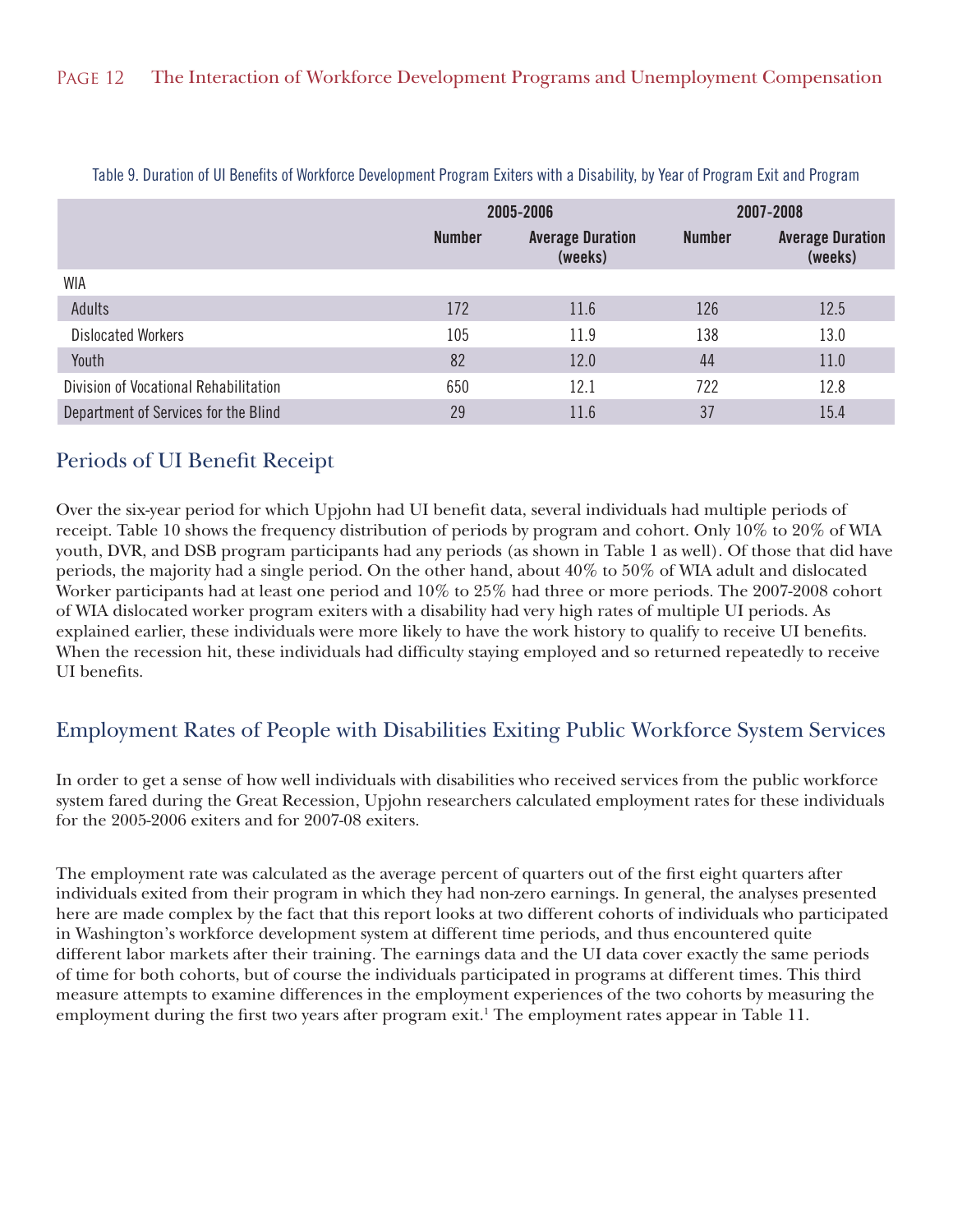Calculations of employment rates show that there were significant differences for the 2005-2006 cohort in employment after exit from services between WIA adult and dislocated worker exiters with disabilities, on the one hand, and WIA youth, DVR, and DSB exiters on the other. For 2007-2008, exiters with disabilities from WIA dislocated worker programs stood alone as having a relatively higher employment rate than the exiters of other programs. Their relatively greater levels of past work experience may have helped them find and retain employment during the recession compared with exiters from other programs.

Table 10. Frequency Distribution of UI Benefit Periods of Workforce Development Program Exiters with a Disability Employed During Analysis Period, by Program and Cohort

|                                                  |                    | <b>Number of UI Periods</b> |        |        |        |        |
|--------------------------------------------------|--------------------|-----------------------------|--------|--------|--------|--------|
|                                                  | <b>Sample Size</b> | 0                           |        | 2      | 3      | $3+$   |
|                                                  |                    | $(\%)$                      | $(\%)$ | $(\%)$ | $(\%)$ | $(\%)$ |
| Workforce Investment Act                         |                    |                             |        |        |        |        |
| Adults, 2005-2006                                | 424                | 59.4%                       | 13.0%  | 10.6%  | 5.4%   | 11.6%  |
| Adults, 2007-2008                                | 328                | 61.6%                       | 14.9%  | 7.6%   | 6.7%   | 9.2%   |
| Dislocated Workers, 2005-2006                    | 209                | 49.8%                       | 18.2%  | 12.9%  | 5.3%   | 13.9%  |
| Dislocated Workers, 2007-2008                    | 172                | 19.8%                       | 25.6%  | 16.9%  | 12.2%  | 25.6%  |
| Youth, 2005-2006                                 | 512                | 84.0%                       | 7.4%   | 3.9%   | 1.8%   | 2.9%   |
| Youth, 2007-2008                                 | 411                | 89.3%                       | 5.6%   | 2.2%   | 0.7%   | 2.2%   |
| Division of Vocational Rehabilitation, 2005-2006 | 4,277              | 84.8%                       | 5.9%   | 3.6%   | 1.4%   | 4.3%   |
| Division of Vocational Rehabilitation, 2007-2008 | 3,563              | 79.7%                       | 8.3%   | 4.4%   | 2.5%   | 5.1%   |
| Department of Services for the Blind, 2005-2006  | 255                | 88.6%                       | 5.9%   | 3.1%   | 0.4%   | 2.0%   |
| Department of Services for the Blind, 2007-2008  | 264                | 86.0%                       | 6.8%   | 3.4%   | 1.1%   | 2.7%   |

#### Table 11. Percentage of Workforce Development Program Exiters with a Disability Employed During Analysis Period, by Year of Program Exit and by Employment Rate Measure

|                                       | 2005-2006<br>after Exit | 2007-2008<br>% of Quarters Employed in First 8 Quarters % of Quarters Employed in First 8 Quarters<br>after Exit |
|---------------------------------------|-------------------------|------------------------------------------------------------------------------------------------------------------|
| <b>WIA</b>                            |                         |                                                                                                                  |
| Adults                                | 63.6%                   | 49.8%                                                                                                            |
| Dislocated Workers                    | 66.9%                   | 62.4%                                                                                                            |
| Youth                                 | 53.9%                   | 45.9%                                                                                                            |
| Division of Vocational Rehabilitation | 44.8%                   | 49.3%                                                                                                            |
| Department of Services for the Blind  | 43.0%                   | 42.5%                                                                                                            |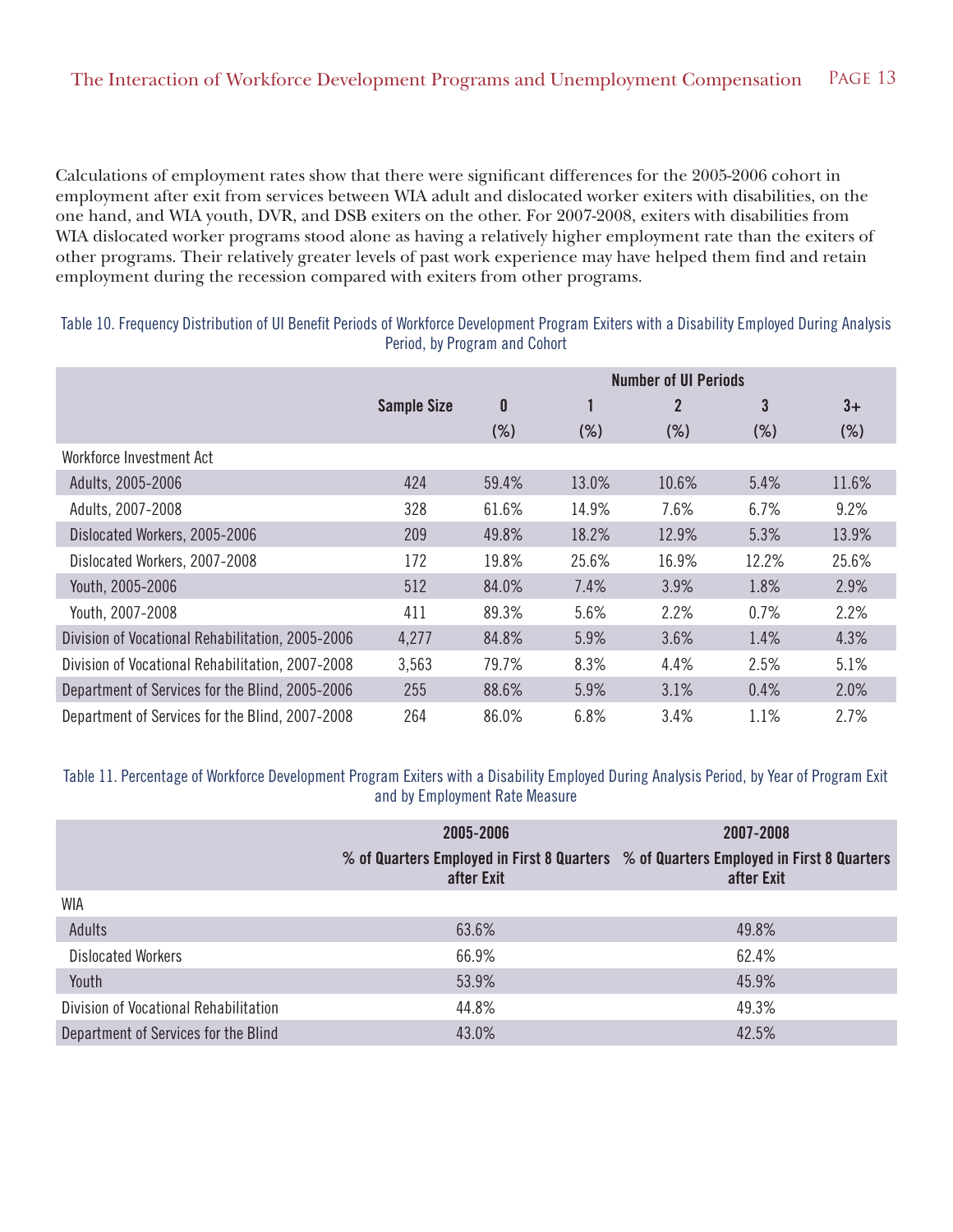In addition, Table 11 clearly demonstrates what one might expect: the recession made it more difficult for people with disabilities to find employment. The employment rates as measured just after program exit dropped for all three groups of WIA exiters. (The employment rate for DSB exiters also declined, but the difference was not statistically significant.) WIA adult and youth exiters experienced the greatest drops in employment rates exiters (13.8 and 8.0 percentage points, respectively). It is not clear why employment rates would have been higher for DVR exiters from 2005-2006 than for exiters from 2007-2008. It is possible that service delivery improved and more than offset the downturn in the economy. It is also possible that quality of service remained constant, but that DVR only exited the individuals from services that it judged to be most employable.

## Benefit Levels and Replacement Rates

A substantial share of workers with a disability, especially those who participated in WIA adult or dislocated worker programs, received unemployment compensation. This section examines the levels of those benefits and how they compared to earnings. These comparisons yielded indicators of the replacement rates of UI benefits. Since one of the goals of the UI program is to partially replace lost earnings, this section calculates the replacement rate of UI benefits. Table 12 displays the average quarterly UI benefits for those who received benefits in a quarter and the average quarterly earnings of those individuals who received benefits. For comparison purposes, average quarterly earnings for the entire group are shown whether or not they received UI benefits.

Table 12 illustrates several things. First, note that the replacement rates for the programs and cohorts were right around 40%. This is probably an underestimate of the true replacement rates because of how they were calculated. Periods of UI receipt and employment did not always line up exactly with calendar quarters, and it is probably the case that UI durations that did not comprise the entire 13 weeks of a quarter were shorter than the employment durations that did not last 13 weeks. Nevertheless, the replacement rates were comparable across the programs and cohorts.

Second, with the exception of the DSB groups, the earnings of the individuals who received UI were considerably higher than the group average, which of course includes those individuals. This is not too surprising. The monetary eligibility requirements for UI require significant labor market attachment and earnings.

Finally, as discussed earlier, the earnings of WIA youth program exiters were far lower than the earnings of any other group of exiters, reinforcing the fact that these individuals were less likely to possess the work history to qualify for benefits.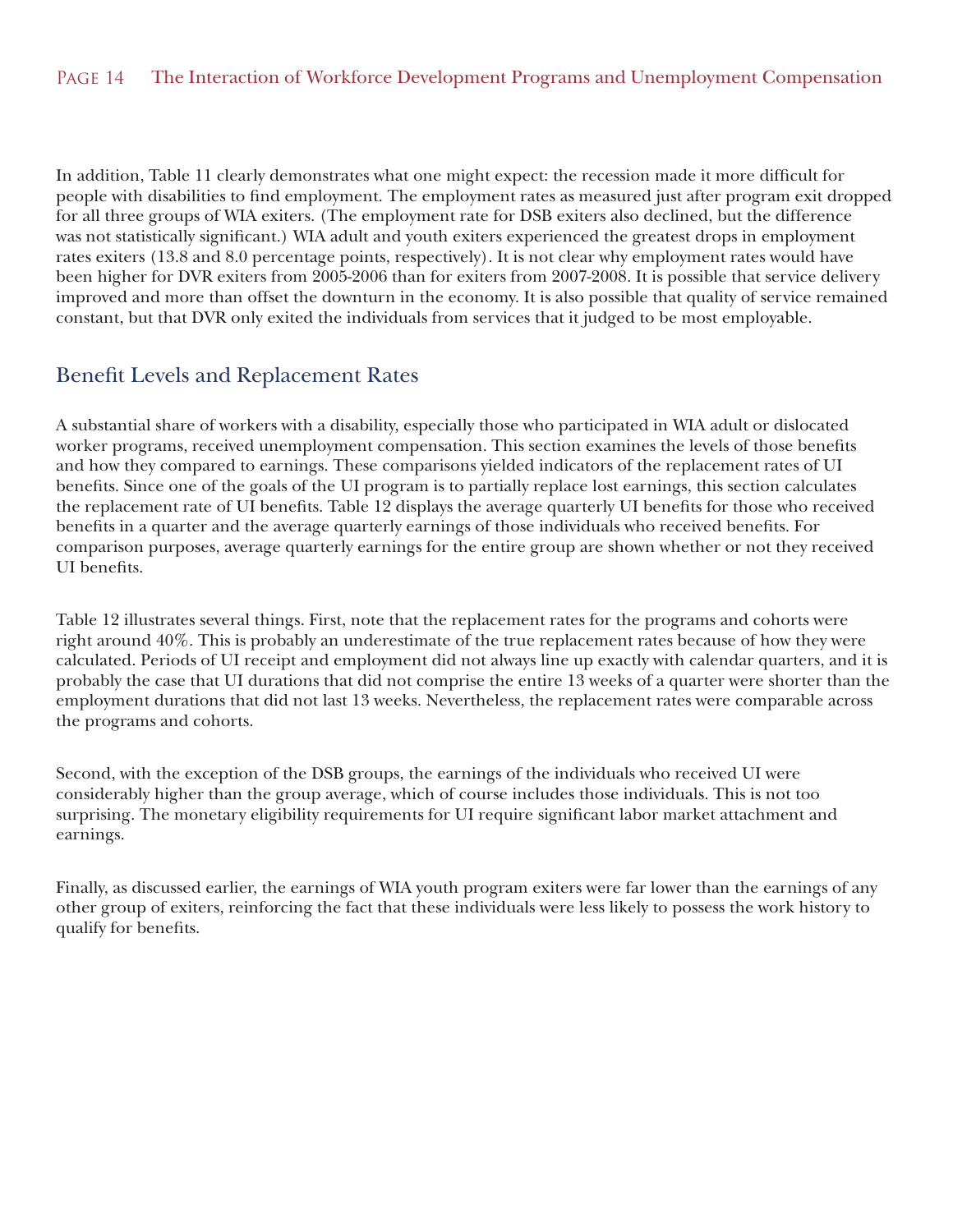|                                                     | <b>Sample Size</b> | <b>Number with</b><br>U <sub>l</sub> | <b>Average UI</b><br><b>Benefit</b> | Average<br><b>Earnings</b> | <b>Replacement</b><br>Rate | Average<br><b>Earnings of</b><br>Group |
|-----------------------------------------------------|--------------------|--------------------------------------|-------------------------------------|----------------------------|----------------------------|----------------------------------------|
| Workforce Investment Act                            |                    |                                      |                                     |                            |                            |                                        |
| Adults, 2005-2006                                   | 424                | 172                                  | \$2,026.80                          | \$5,358.80                 | 37.8%                      | \$5,074.00                             |
| Adults, 2007-2008                                   | 328                | 209                                  | \$1,853.70                          | \$4,729.40                 | 39.2%                      | \$4,126.30                             |
| Dislocated Workers, 2005-2006                       | 209                | 105                                  | \$2,338.80                          | \$7,818.60                 | 29.9%                      | \$7,498.50                             |
| Dislocated Workers, 2007-2008                       | 172                | 138                                  | \$2,503.20                          | \$7,080.30                 | 35.4%                      | \$6,933.70                             |
| Youth, 2005-2006                                    | 512                | 82                                   | \$1,331.10                          | \$3,285.70                 | 40.5%                      | \$2,831.40                             |
| Youth, 2007-2008                                    | 411                | 44                                   | \$1,506.40                          | \$2,649.00                 | 56.9%                      | \$2,016.30                             |
| Division of Vocational Rehabilitation,<br>2005-2006 | 4,277              | 650                                  | \$1,826.20                          | \$4,899.80                 | 37.3%                      | \$3,850.30                             |
| Division of Vocational Rehabilitation,<br>2007-2008 | 3,563              | 722                                  | \$1,804.20                          | \$4,519.50                 | 39.9%                      | \$3,552.70                             |
| Department of Services for the Blind,<br>2005-2006  | 255                | 29                                   | \$1,713.50                          | \$4,979.40                 | 34.4%                      | \$6,278.10                             |
| Department of Services for the Blind,<br>2007-2008  | 264                | 37                                   | \$1,900.20                          | \$5,045.50                 | 37.7%                      | \$7,025.30                             |

Table 12. Average UI Benefits and Earnings of Workforce Development Program Exiters with a Disability During Analysis Period, by Program and Cohort

# Conclusion

Between January 2005 and June 2010, the vast majority of individuals who participated in the Division of Vocational Rehabilitation and Department of Services for the Blind in Washington State did not appear to avail themselves of the Unemployment Insurance system. On the other hand, individuals with disabilities who received services through the Workforce Investment Act adult and dislocated worker programs had much higher incidences of receiving UI benefits. Not surprisingly, young people served by the WIA youth program did not have high rates of recipiency of UI or high average benefits. They tended not to have enough earnings or quarters of employment.

Since the UI system is designed to insure those who are unemployed against loss of income from involuntary employment, the individuals who receive benefits from it typically have reasonably strong employment histories. As noted by this research, by both measures of labor market attachment, people with disabilities who received services from the public workforce system and had strong work histories were more likely to receive UI benefits. This finding reinforces the importance of facilitating the employment of individuals after receiving program service into jobs with a high likelihood of retention because not only will the individuals receive earnings, but also they will be more likely to receive the insurance benefit of the UI system in the event of job loss.

In looking at the demographic characteristics of the individuals with disabilities who received UI benefits, Upjohn Institute researchers found that women, low-educated individuals, and young individuals tended to be underrepresented. These groups also tended to have the lower employment rates.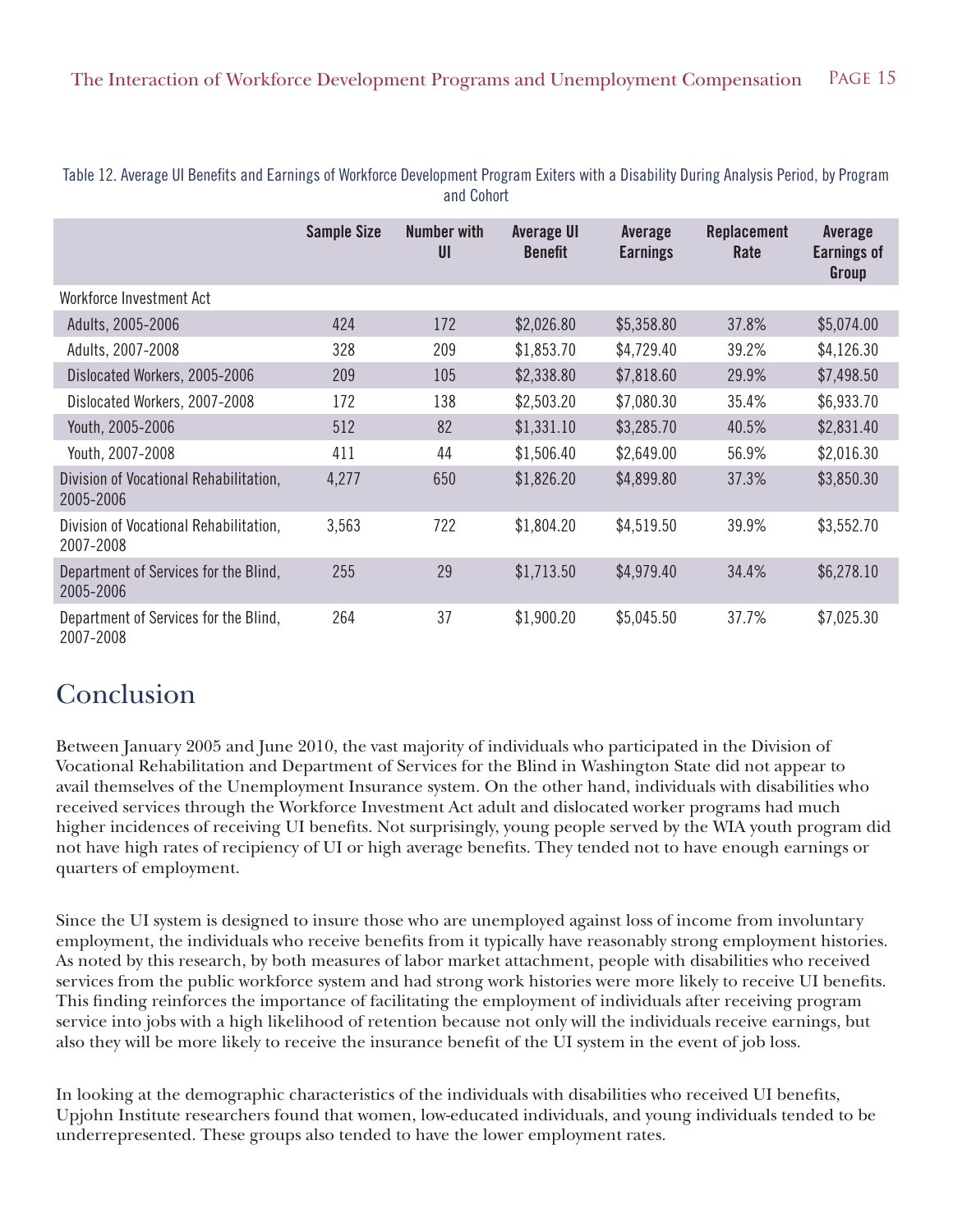#### PAGE 16 The Interaction of Workforce Development Programs and Unemployment Compensation

The analysis of employment rates after exit from services showed clearly that the recession made it more difficult for exiters from public workforce programs with disabilities to maintain employment. The one exception, DVR, whose 2007-2008 cohort of exiters actually showed greater labor market success in the two years after exit from services than the 2005-2006 cohort, is perhaps an area for further study as to the factors that contributed to this stronger outcome.

Table 12 shows that, except for individuals in the DSB program, the average earnings of UI benefit recipients exceeded the average earnings of all program exiters, including those who did and did not receive UI benefits. That makes sense because it takes some labor force attachment and earnings levels in order to be monetarily eligible for UI. On the other hand, it demonstrates that UI may be somewhat regressive in its targeting in the sense that lower-earning individuals are less likely to receive it.

Finally, one simple measure of UI benefit adequacy is the average replacement rate, defined as the ratio of the mean level of UI benefits (conditioned on being non-zero) to the mean level of earnings (conditioned on being non-zero). During the time periods studied, this rate was approximately 40% for WIA adult and youth program exiters and for exiters of DVR programs. WIA dislocated workers and DSB-served individuals had higher levels of earnings, and their replacement rates were somewhat lower.

## Endnote

1. Specifically, the eight quarters are indexed to the precise quarter in which individuals exited. So if an individual in the 2005-2006 cohort exited in the third quarter of calendar year 2005, the eight quarters would comprise 2005:q4 to 2007:q3. If an individual exited in the second quarter of 2006, then the eight quarters would run from 2006:q3 to 2008:q2. In general, the flow of exiters was evenly distributed across the four quarters within a cohort.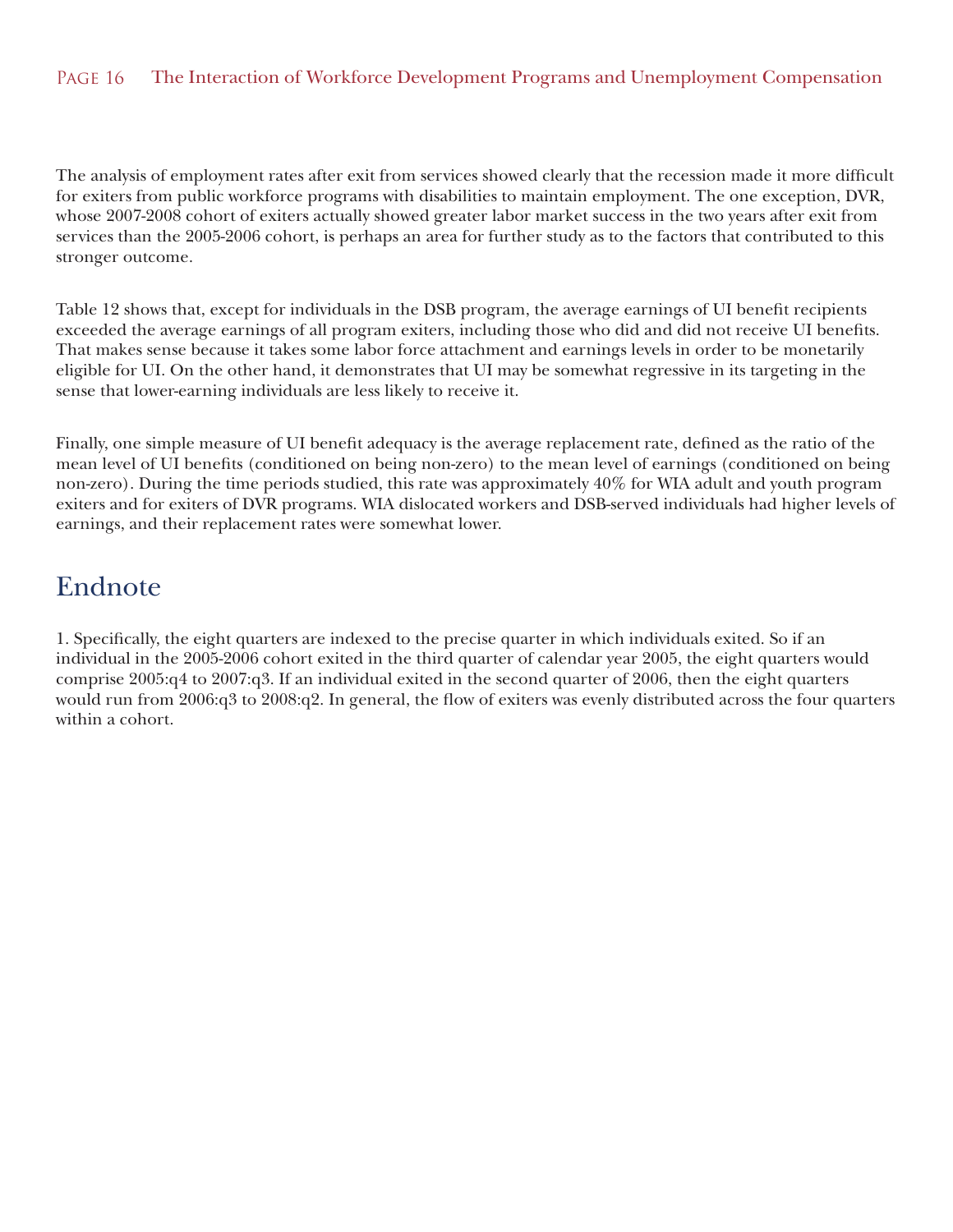## References

Bureau of Labor Statistics. (2010). *Unemployment level. Labor Force Statistics from the Current Population Survey*. Retrieved from http://data.bls.gov/cgi-bin/surveymost?ln. Washington, D.C.: U.S. Department of Labor.

Chase, R.A. (2007). *Unemployment insurance in Washington state: Factors associated with benefit recipiency*. Prepared for Washington State Employment Security Department Unemployment Insurance Division.

Kaye, H.S. (2010). The impact of the 2007-09 recession on workers with disabilities. *Monthly Labor Review*. Washington D.C.: U.S. Department of Labor

National Bureau of Economic Research. (2010). *Business Cycle Dating Committee, National Bureau of Economic Research*. September 20. Retrieved from http://www.nber.org/cycles/sept2010.html. Washington, D.C.: Author.

Rampell, C. (2009). The Great Recession: An etymology. *The New York Times' Economix Blog*. Retrieved from http://economix.blogs.nytimes.com/2009/03/11/great-recession-a-brief-etymology/.

U.S. Department of Labor. (2011). *Unemployment insurance*. Retrieved from [http://www.dol.gov/dol/topic/](http://www.dol.gov/dol/topic/unemployment-insurance/)  [unemployment-insurance/](http://www.dol.gov/dol/topic/unemployment-insurance/). Washington, D.C.: Author.